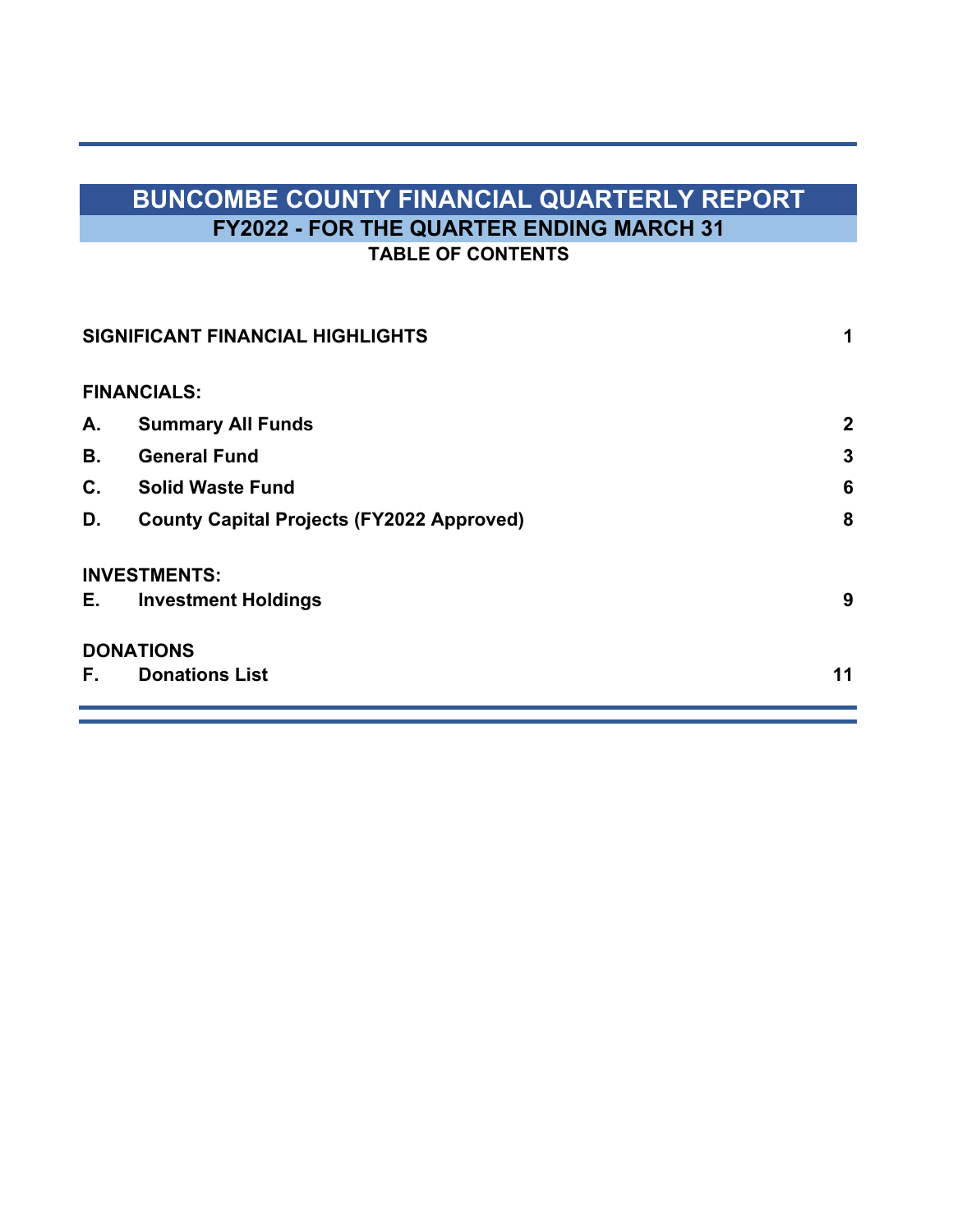### **SIGNIFICANT FINANCIAL HIGHLIGHTS**

The information in this report reflects the financial highlights for Buncombe County through March 31, 2022, which is 75% of the way through the year. This information is unaudited.

At the end of third quarter fiscal year 2022, the assumption is that revenues and expenditures will be at 75% of budget, however due to the timing of revenue collection and payment disbursements, this is not the case. Most of the property tax is collected November through January. Additionally, sales tax has a 3‐month lag from the time the transaction occurs until disbursement to the County, so transactions that occurred in December are not be disbursed by the State until mid‐March.

General Fund budgeted revenues are \$373.1 million and actual revenues as of March 31 are \$317.9 million or 85.2% of budgeted revenue and compared to last year at the same time, revenues are 8.6% above fiscal year 2021.

General Fund budget expenditures are \$373.1 million and actual expenditures as of March 31 are \$245.4 million or 65.8% of budget and compared to the same time last year, expenditures are above fiscal year 2021 by 6.0%. At this point, the categories of expenditures are coming in close to budget, except for Interfund Transfer which is expected due to the funding of various programs in other funds. There are no areas of concern regarding expenditures compared to budget. Staff will continue to monitor the budget to actual and provide regular reports to the Commissioners.

The Solid Waste Fund which accounts for landfill and transfer station operations is an enterprise fund and operates like a business. The budgeted revenues are \$12.7 million and actual revenues as of March 31 are \$8.5 million or 67.1% of budget and compared to last year at the same time, revenues are below fiscal year 2021 by 0.65%. Since this fund operates like a business, revenues are fee based and dependent upon usage.

Solid Waste budgeted expenditures are \$12.7 million and actual expenditures to date are \$7.3 million or 57.9% of budget and compared to the same time last year, expenditures are above fiscal year 2021 by 12.5% primarily due to interfund transfers. At this point, all categories of expenditures are coming in under budget, except for Interfund Transfer and Capital Outlay which is expected due to the funding of the Landfill Capital Projects fund and timing of various capital outlays. There are no areas of concern regarding expenditures compared to budget.

The County Capital Projects Fund is a multi‐year fund that accounts for County capital projects funded through general government resources and financing that will most likely span multiple years. The projects approved for 2022 have a total budget of \$16.6 million and actual expenditures to date total \$710,344 or 5.4%. Due to the nature of capital projects, a significant portion of expenditures may not occur in the year the budget was established.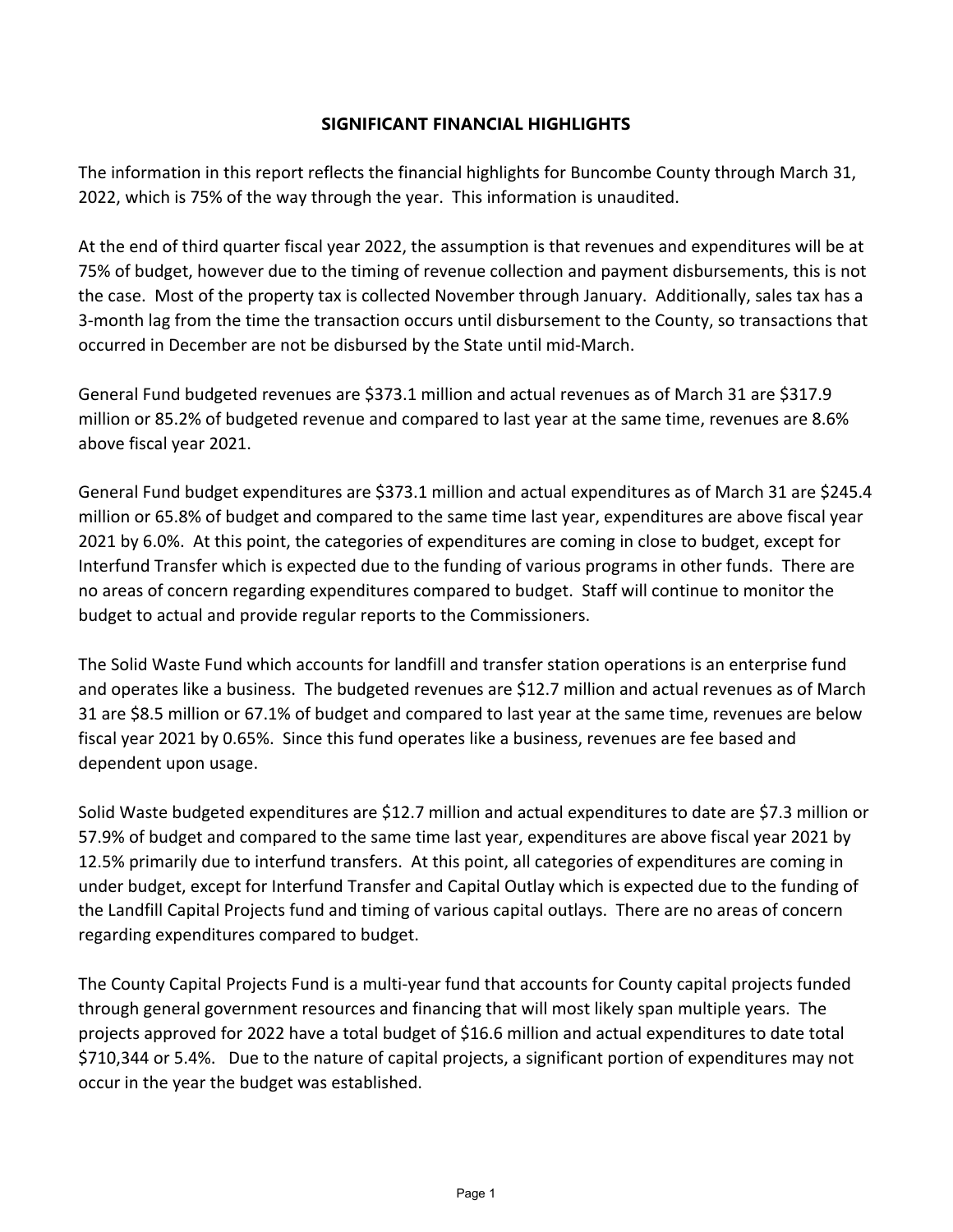| <b>SUMMARY ANNUAL FUNDS</b>                        |                      |                   |             |
|----------------------------------------------------|----------------------|-------------------|-------------|
| <b>FUND</b>                                        | <b>Annual Budget</b> | <b>YTD Actual</b> | % of Budget |
| 100 General Total Revenue                          | (373, 170, 397)      | (317, 957, 225)   | 85.2%       |
| 100 General Total Expense                          | 373,170,397          | 245,440,972       | 65.8%       |
| 120 Air Quality Total Revenue                      | (951, 344)           | (779, 790)        | 82.0%       |
| 120 Air Quality Total Expense                      | 951,344              | 578,279           | 60.8%       |
| 220 Occupancy Tax Total Revenue                    | (30,000,000)         | (24, 564, 725)    | 81.9%       |
| 220 Occupancy Tax Total Expense                    | 30,000,000           | 24,564,725        | 81.9%       |
| 221 Reappraisal Reserve Fund Total Revenue         | (400, 870)           | (237,000)         | 59.1%       |
| 221 Reappraisal Reserve Fund Total Expense         | 400,870              | 208,063           | 51.9%       |
| 223 911 Total Revenue                              | (1, 269, 343)        | (599, 247)        | 47.2%       |
| 223 911 Total Expense                              | 1,269,343            | 272,689           | 21.5%       |
| 225 ROD Automation Total Revenue                   | (159, 101)           | (133, 565)        | 83.9%       |
| 225 ROD Automation Total Expense                   | 159,101              | 74,885            | 47.1%       |
| 226 Register of Deeds Total Revenue                | (400,000)            | (253, 427)        | 63.4%       |
| 226 Register of Deeds Total Expense                | 400,000              | 225,611           | 56.4%       |
| 228 Special Taxing Districts Total Revenue         | (56, 741, 373)       | (48, 012, 128)    | 84.6%       |
| 228 Special Taxing Districts Total Expense         | 56,741,373           | 39,923,110        | 70.4%       |
| 230 Transportation Total Revenue                   | (6, 330, 276)        | (876, 013)        | 13.8%       |
| 230 Transportation Total Expense                   | 6,330,276            | 2,511,795         | 39.7%       |
| 231 Woodfin PDF Total Revenue                      | (778, 450)           | (0)               | 0.0%        |
| 231 Woodfin PDF Total Expense                      | 778,450              | 248,005           | 31.9%       |
| 270 Forfeitures Total Revenue                      | (271, 681)           | (42, 550)         | 15.7%       |
| 270 Forfeitures Total Expense                      | 271,681              | 44,593            | 16.4%       |
| 273 School Fines and Forfeitures Total Revenue     | (2,000,000)          | (835, 019)        | 41.8%       |
| 273 School Fines and Forfeitures Total Expense     | 2,000,000            | 713,841           | 35.7%       |
| 276 Representative Payee Total Revenue             | (500,000)            | (295, 521)        | 59.1%       |
| 276 Representative Payee Total Expense             | 500,000              | 299,565           | 59.9%       |
| 466 Solid Waste Total Revenue                      | (12,740,210)         | (8,549,030)       | 67.1%       |
| 466 Solid Waste Total Expense                      | 12,740,210           | 7,382,847         | 57.9%       |
| 469 Inmate Commissary Total Revenue                | (483, 983)           | (401,080)         | 82.9%       |
| 469 Inmate Commissary Total Expense                | 483,983              | 180,240           | 37.2%       |
| 480 Health and Dental Insurance Total Revenue      | (35,639,950)         | (29, 551, 349)    | 82.9%       |
| 480 Health and Dental Insurance Total Expense      | 35,639,950           | 26,166,121        | 73.4%       |
| 481 LGERS Stabilization Total Revenue              | (250,000)            |                   | 0.0%        |
| 481 LGERS Stabilization Total Expense              | 250,000              | 133,592           | 53.4%       |
| 482 Medicare Benefits Total Revenue                | (800, 547)           | (820, 180)        | 102.5%      |
| 482 Medicare Benefits Total Expense                | 800,547              | 624,348           | 78.0%       |
| 483 Workers' Compensation Total Revenue            | (646, 821)           | (676, 297)        | 104.6%      |
| 483 Workers' Compensation Total Expense            | 646,821              | 724,700           | 112.0%      |
| 484 Property and Liability Insurance Total Revenue | (2,863,147)          | (2, 284, 712)     | 79.8%       |
| 484 Property and Liability Insurance Total Expense | 2,863,147            | 719,116           | 25.1%       |

| <b>SUMMARY MULTI-YEAR FUNDS</b>                                    |                      |                   |             |
|--------------------------------------------------------------------|----------------------|-------------------|-------------|
| <b>FUND</b>                                                        | <b>Annual Budget</b> | <b>YTD Actual</b> | % of Budget |
| 224 Special Programs Total Revenue                                 | (19, 197, 490)       | (19, 374, 098)    | 100.9%      |
| 224 Special Programs Total Expense                                 | 19,197,490           | 12,584,860        | 65.6%       |
| 326 Public School Capital Needs Fund Total Revenue                 | (246, 533, 342)      | (204, 659, 791)   | 83.0%       |
| 326 Public School Capital Needs Fund Total Expense                 | 246,533,342          | 192,982,982       | 78.3%       |
| 327 Grant Projects Total Revenue                                   | (111,898,644)        | (60, 792, 703)    | 54.3%       |
| 327 Grant Projects Total Expense                                   | 111,898,644          | 42,748,260        | 38.2%       |
| 333 AB Tech Total Revenue                                          | (129, 723, 551)      | (123, 529, 712)   | 95.2%       |
| 333 AB Tech Total Expense                                          | 129,723,551          | 106,148,030       | 81.8%       |
| 335 Public School ADM Sales Tax and Lottery Projects Total Revenue | (102, 294, 741)      | (91, 457, 745)    | 89.4%       |
| 335 Public School ADM Sales Tax and Lottery Projects Total Expense | 102,294,741          | 91,480,257        | 89.4%       |
| 341 Capital Project Total Revenue                                  | (71,839,018)         | (48, 604, 336)    | 67.7%       |
| 341 Capital Project Total Expense                                  | 71,839,018           | 39,473,751        | 54.9%       |
| 342 Landfill Capital Projects Total Revenue                        | (28, 683, 201)       | (13, 375, 105)    | 46.6%       |
| 342 Landfill Capital Projects Total Expense                        | 28,683,201           | 13,745,253        | 47.9%       |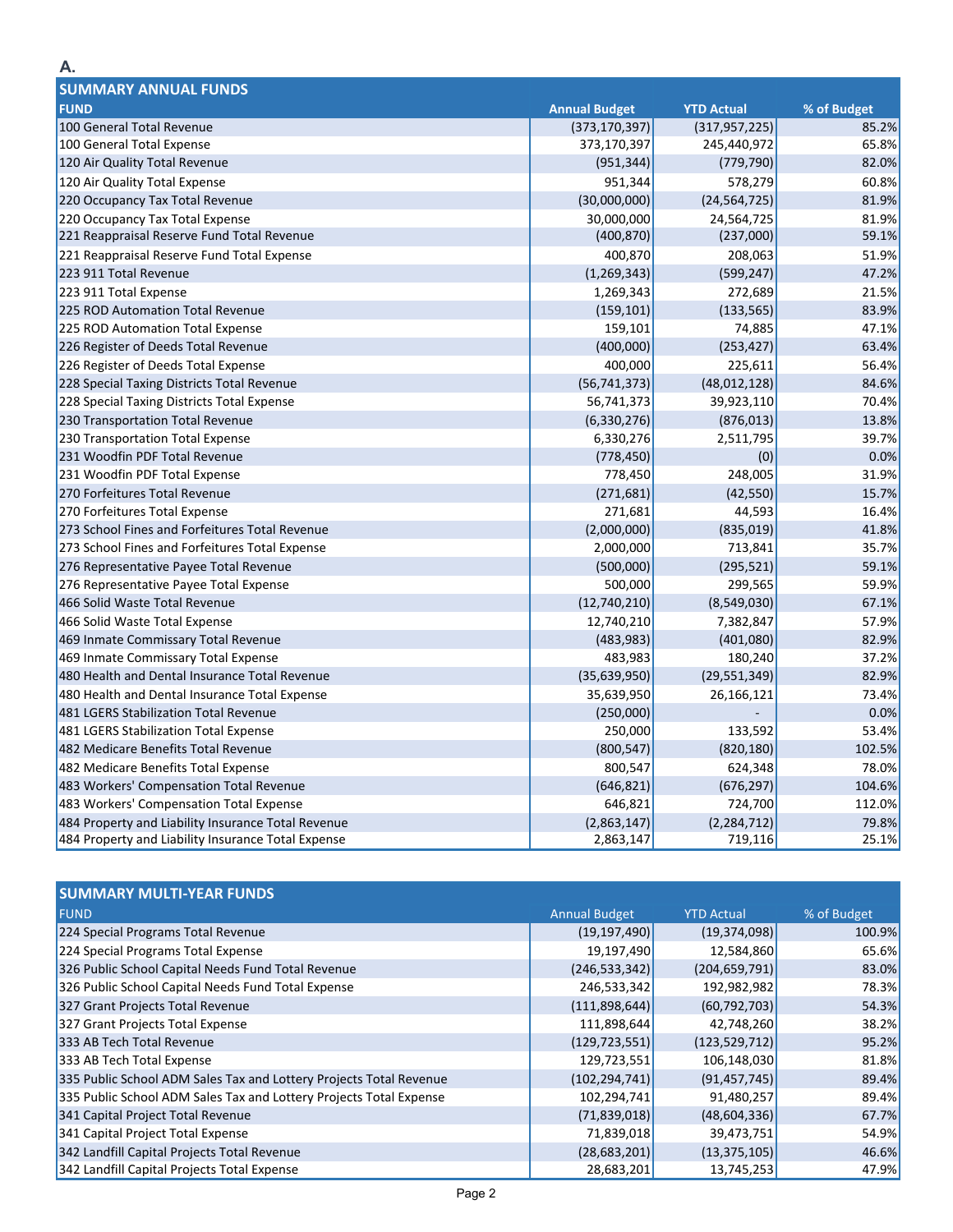#### **GENERAL FUNDREVENUES BY CATEGORY Annual Budget YTD Actual % of Budget Prior Year Actual**Ad Valoremm Taxes 233,296,662 229,013,651 229,013,651 98.2% 211,286,741 98.2% 211,286,741 98.2% 211,286,741 m Local Option Sales Tax 36,384,931 21,437,742 58.9% 18,297,116 Restricted Intergovernmental 48,447,668 31,267,493 64.5% 30,718,336 Unrestricted Intergovernmental 625,000 2,041,742 326.7% 1,367,105 Other Taxes and Licenses 10,786,000 8,516,645 79.0% 6,163,021 Permits and Fees 4,777,000 4,189,149 87.7% 3,958,391 Sales and Services 19,106,509 14,597,173 76.4% 12,022,147 Sale of Assets/Investment Earnings/Misc. Revenue/Interest 1,880 1,874,644 1,868,283 99.7% 917,845 Interfund Transfer Revenue 5,025,346 5,025,345 100.0% 7,981,685 **Bond Proceeds**  Proceeds ‐ ‐ 0.0% 112,600 Appropriated Fund Balance 12,846,637 **12,846,637 12,846,637 12,846,637 12,846,637**



### **B. 1.**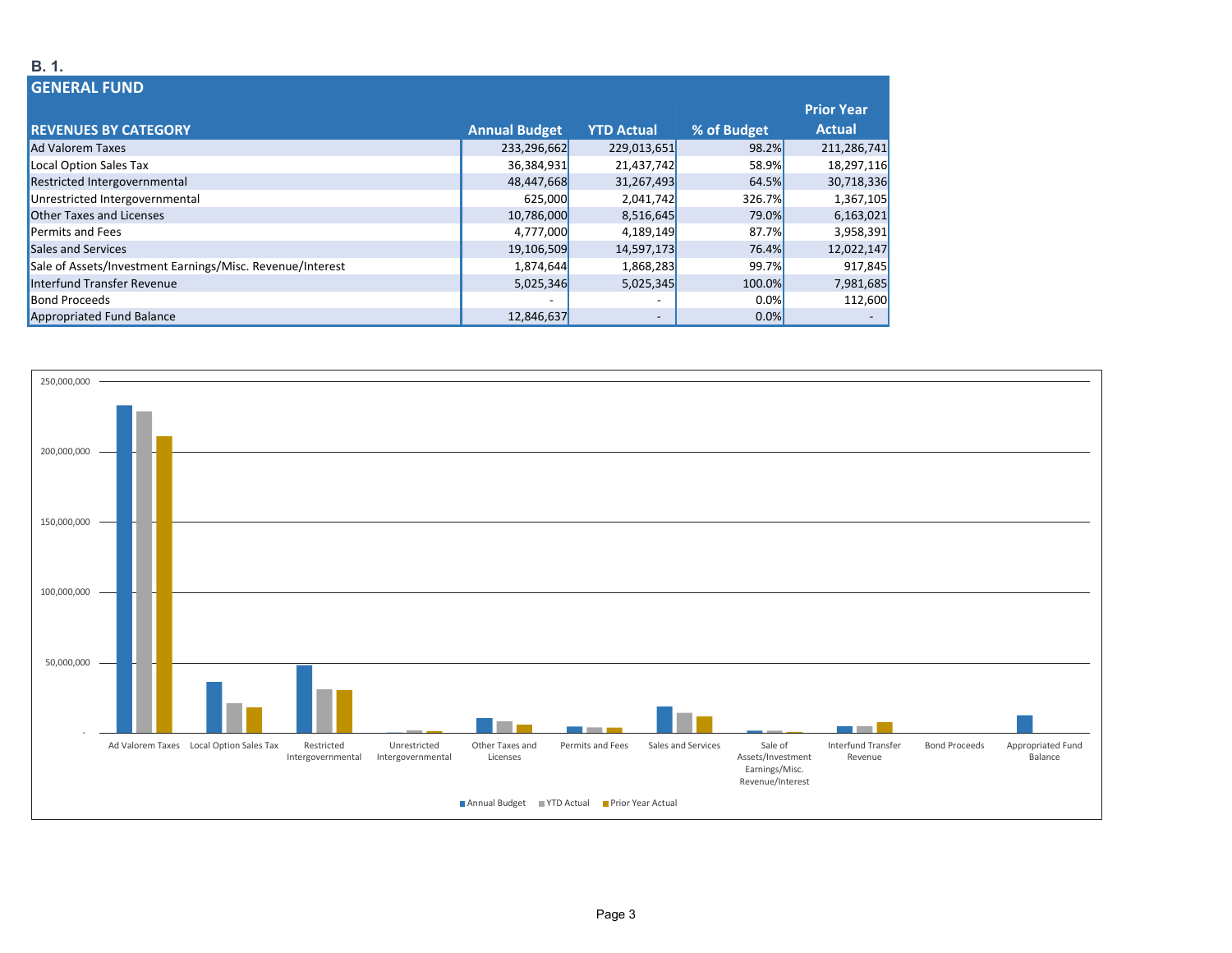#### **B. 2.**

| <b>GENERAL FUND</b>              |                      |                   |             |                   |
|----------------------------------|----------------------|-------------------|-------------|-------------------|
|                                  |                      |                   |             | <b>Prior Year</b> |
| <b>EXPENDITURE BY FUNCTION</b>   | <b>Annual Budget</b> | <b>YTD Actual</b> | % of Budget | <b>Actual</b>     |
| <b>General Government</b>        | 56,865,819           | 36,324,545        | 63.9%       | 33,912,523        |
| <b>Public Safety</b>             | 74,568,612           | 48,622,113        | 65.2%       | 45,477,336        |
| Economic & Physical Development  | 11,658,351           | 4,547,283         | 39.0%       | 4,950,989         |
| <b>Human Services</b>            | 94,276,597           | 65,422,352        | 69.4%       | 61,938,428        |
| <b>Cultural and Recreational</b> | 8,739,293            | 5,466,461         | 62.6%       | 5,331,880         |
| Education                        | 98,836,668           | 75,480,385        | 76.4%       | 72,612,498        |
| Other Financing Sources and Uses | 7,836,252            | 6,199,671         | 79.1%       | 3,597,369         |
| Debt                             | 20,388,805           | 3,378,163         | 16.6%       | 3,676,154         |

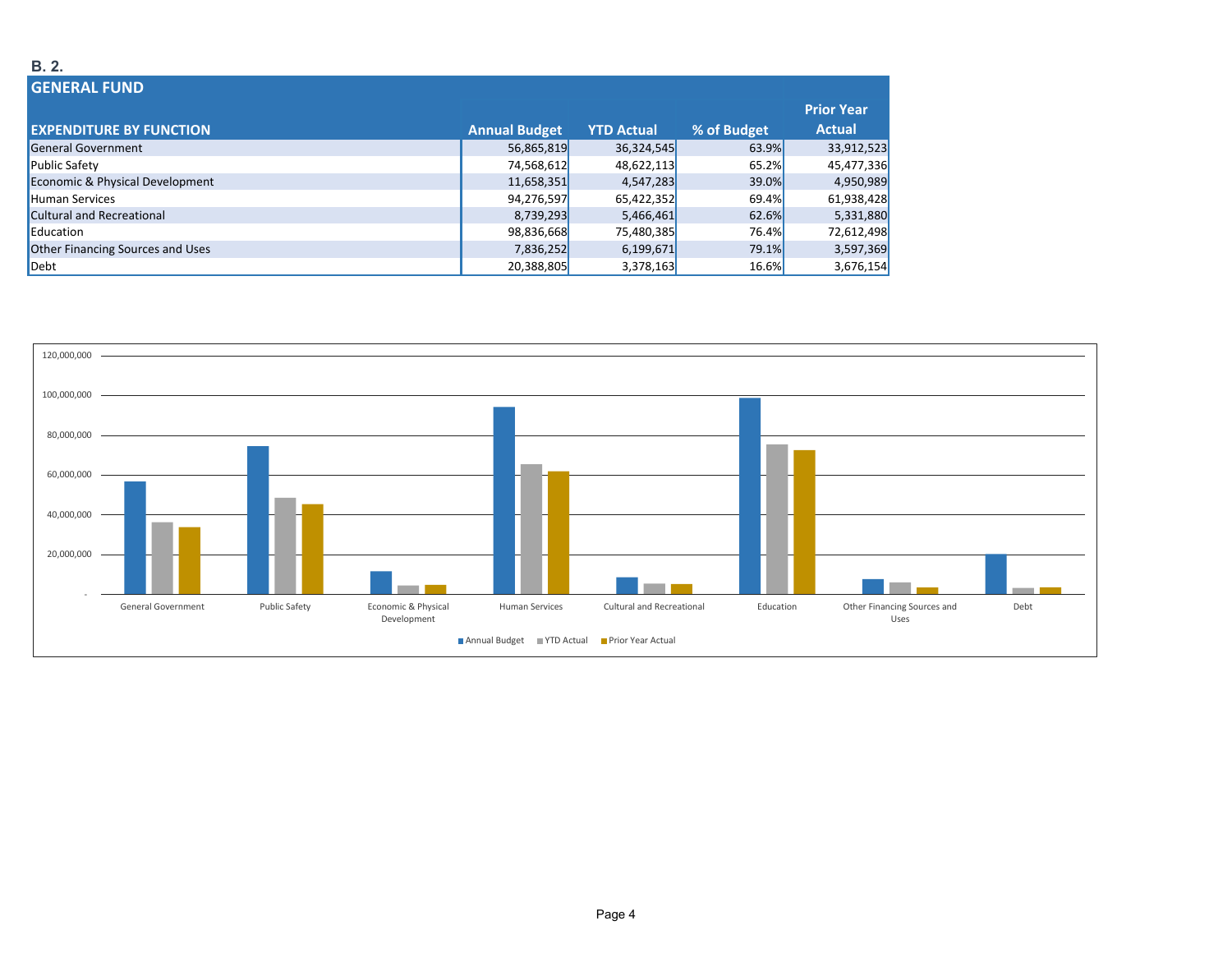#### **GENERAL FUNDEXPENDITURE BY CATEGORY Annual Budget YTD Actual % of Budget Prior Year Actual** Salaries And Benefits 156,225,091 106,494,481 68.2% 103,527,680 Operating Expenditures and the state of the state of the state of the state of the state of the state of the state of the state of the state of the state of the state of the state of the state of the state of the state of Program Support 127,248,087 92,746,528 72.9% 88,162,586 Contingency 265,774 ‐ 0.0% ‐ Capital Outlay 2,655,967 1,353,743 51.0% 51.0% 1,064,359 1,064,359 1,064,359 1,064,359 Debt Servicee 20,388,805| 3,378,163| 16.6%| 3,676,154 Transfers And Other Financing 7,836,252 6,199,671 79.1% 3,597,369 مصطلح 7,836,252 6,199,671 79.1% 3,597,369



#### **B. 3.**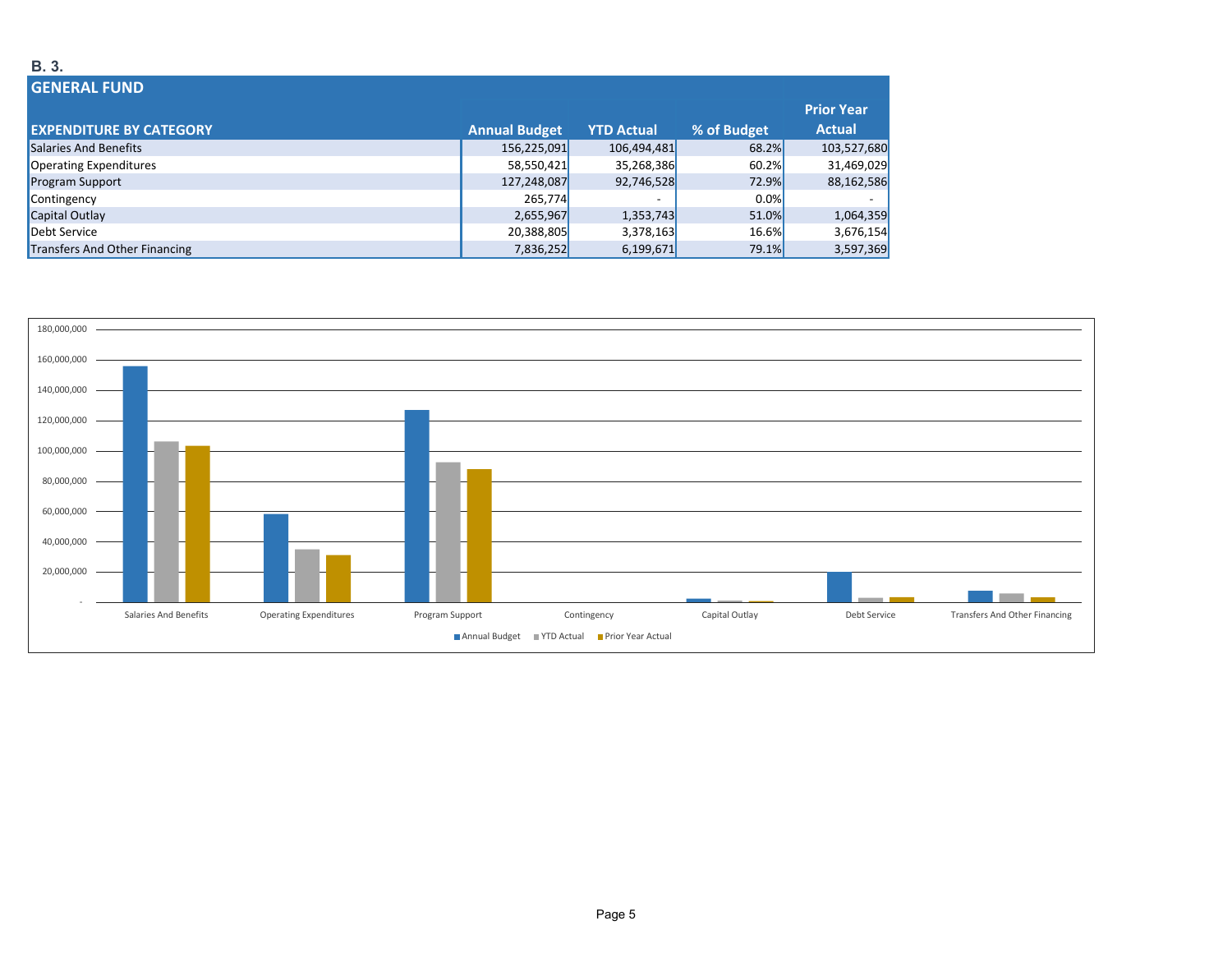| C. 1.                           |                          |                   |             |                   |
|---------------------------------|--------------------------|-------------------|-------------|-------------------|
| <b>SOLID WASTE FUND</b>         |                          |                   |             |                   |
|                                 |                          |                   |             | <b>Prior Year</b> |
| <b>REVENUES BY CATEGORY</b>     | <b>Annual Budget</b>     | <b>YTD Actual</b> | % of Budget | <b>Actual</b>     |
| Sales and Services              | 10,495,248               | 7,964,253         | 75.9%       | 7,935,195         |
| Miscellaneous Revenue           | 95,000                   | 187,928           | 197.8%      | 170,038           |
| <b>Permits and Fees</b>         | 18,100                   | 13,171            | 72.8%       | 6,118             |
| <b>Other Taxes and Licenses</b> | 578,816                  | 381,504           | 65.9%       | 304,820           |
| Sale of Assets                  |                          | 901               | 0.0%        | 17,000            |
| Investment Earnings             | $\overline{\phantom{a}}$ | 1,273             | 0.0%        | 1,863             |
| Interfund Transfer Revenue      | $\overline{\phantom{0}}$ | $\sim$            | 0.0%        | 58,768            |
| Appropriated Fund Balance       | 1,553,046                |                   | $0.0\%$     |                   |

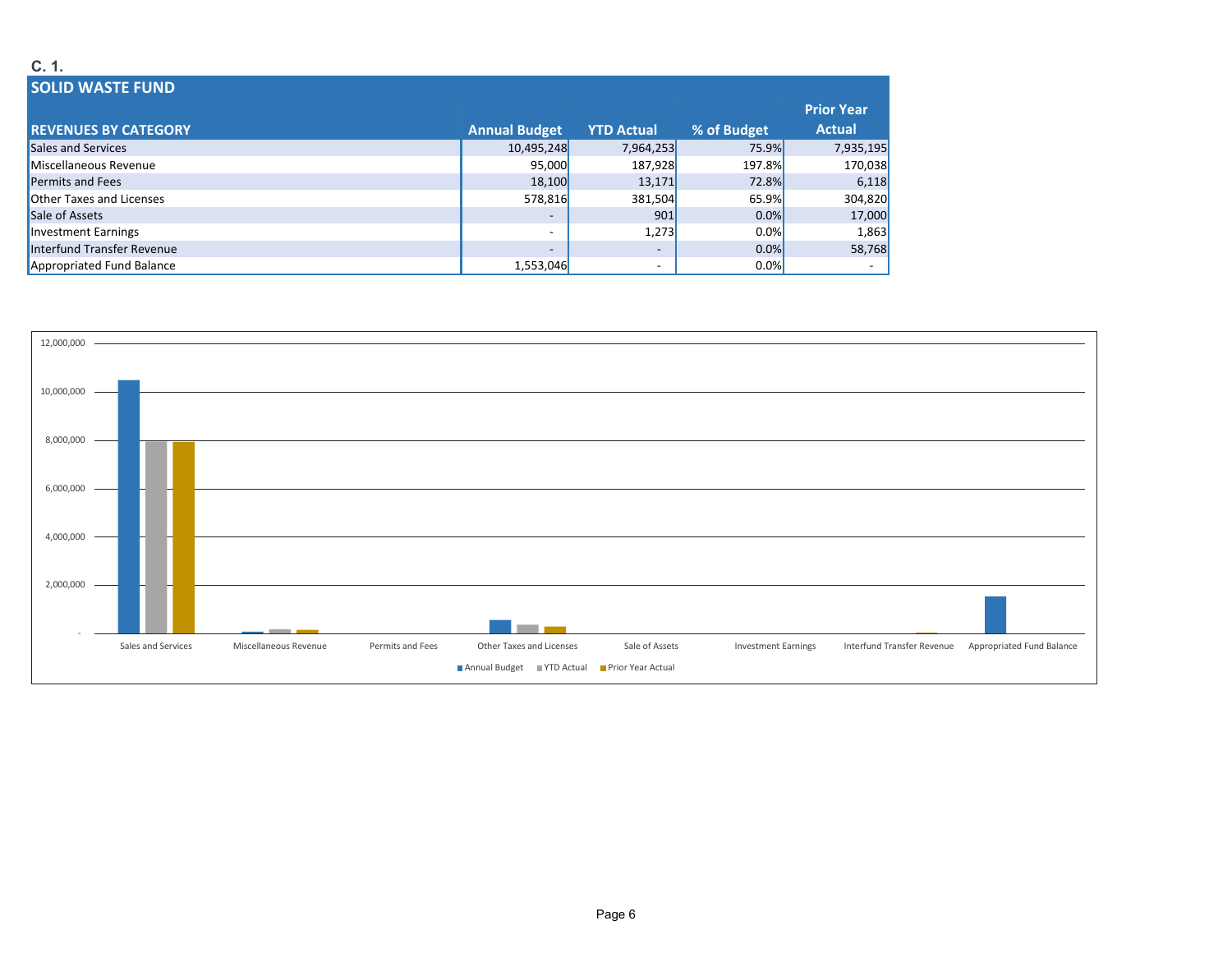#### **C. 2.**

| <b>SOLID WASTE FUND</b>        |                      |                   |             |                   |
|--------------------------------|----------------------|-------------------|-------------|-------------------|
|                                |                      |                   |             | <b>Prior Year</b> |
| <b>EXPENDITURE BY CATEGORY</b> | <b>Annual Budget</b> | <b>YTD Actual</b> | % of Budget | <b>Actual</b>     |
| Salaries And Benefits          | 3,514,938            | 2,464,798         | 70.1%       | 2,381,151         |
| Operating Expenditures         | 6,991,527            | 3,090,268         | 44.2%       | 3,327,207         |
| Capital Outlay                 | 506,895              | 426,775           | 84.2%       | 787,751           |
| Debt Service                   | 331,850              | 6,005             | 1.8%        | 11,675            |
| Transfers and Other Financing  | 1,395,000            | 1,395,000         | 100.0%      | 55,000            |

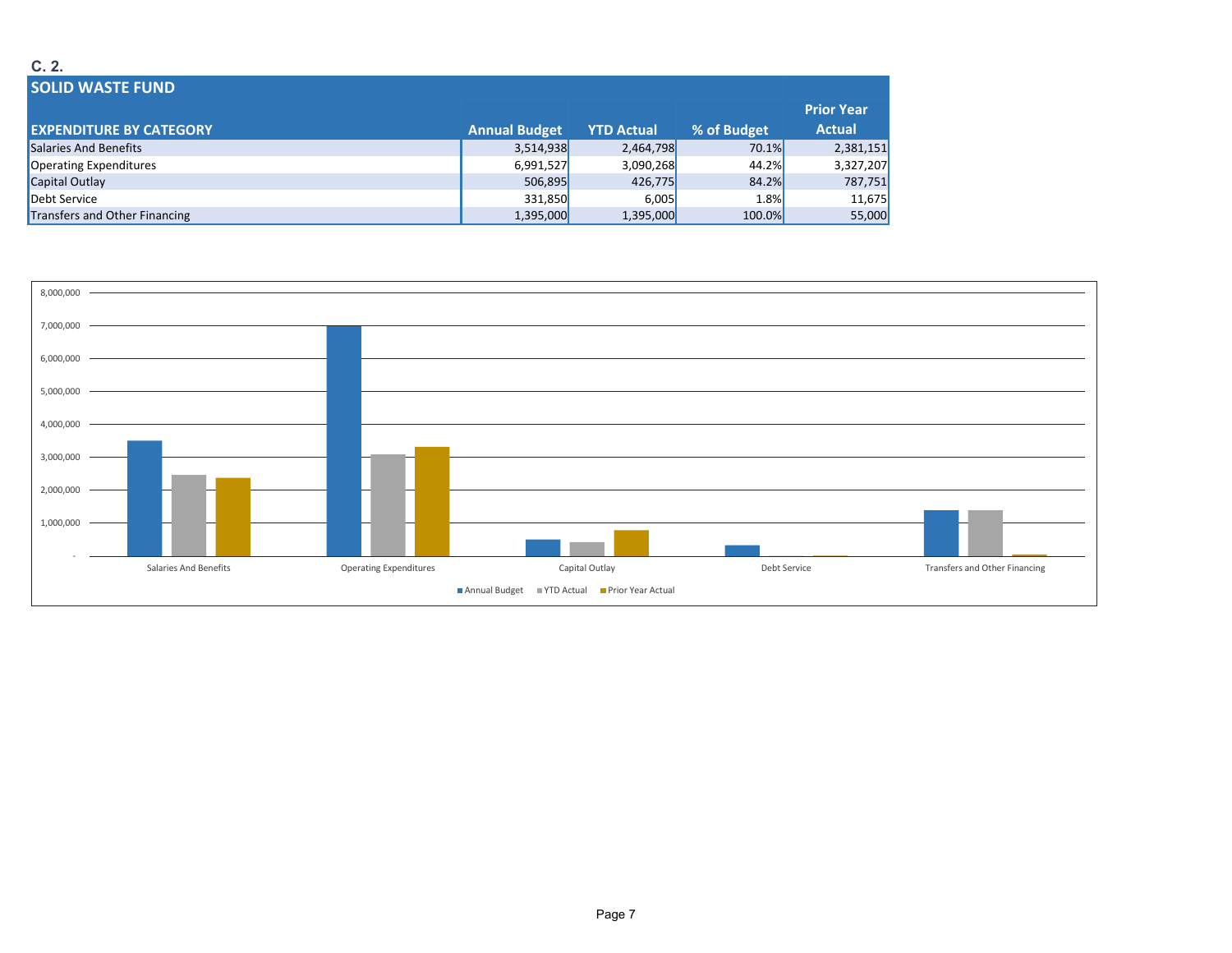| D.                                                  |                      |                          |                          |               |
|-----------------------------------------------------|----------------------|--------------------------|--------------------------|---------------|
| <b>COUNTY CAPITAL PROJECTS - FY2022 APPROVED</b>    |                      |                          |                          |               |
| <b>EXPENDITURE BY CATEGORY</b>                      | <b>FY2022 Budget</b> | <b>YTD Actual</b>        | <b>LTD Actual</b>        | % of Expended |
| <b>FY20 Fleet and General Services Complex</b>      | 8,380,000            | 111,700                  | 160,400                  | 1.9%          |
| <b>FY22 40 Coxe Interior Renovation</b>             | 1,213,615            | 3,863                    | 3,863                    | 0.3%          |
| <b>FY22 Administration Building Envelope Repair</b> | 2,458,869            |                          | $\overline{\phantom{a}}$ | 0.0%          |
| FY22 BAS System for Detention Center                | 174,052              | $\overline{\phantom{0}}$ | $\overline{\phantom{0}}$ | 0.0%          |
| <b>FY22 Boat Launch at Lake Julian Park</b>         | 40,000               | 104                      | 104                      | 0.3%          |
| <b>FY22 Buncombe County Sports Park Dog Park</b>    | 80,500               | 32,030                   | 32,030                   | 39.8%         |
| <b>FY22 Lake Julian Bathroom Additions</b>          | 674,160              |                          |                          | 0.0%          |
| <b>FY22 Lake Julian Paddle Boat Replacement</b>     | 88,000               | 78,995                   | 78,995                   | 89.8%         |
| <b>FY22 New Restroom Facility for Sports Park</b>   | 159,000              | 3,600                    | 3,600                    | 2.3%          |
| FY22 Owen Park Playground Upgrade                   | 125,249              | 116,709                  | 116,709                  | 93.2%         |
| FY22 Planning for Forward Facing Building           | 200,000              | 57,600                   | 57,600                   | 28.8%         |
| <b>FY22 Solar Panel Installation Phase 2</b>        | 400,000              |                          | $\overline{\phantom{a}}$ | 0.0%          |
| Sidewalks - General                                 | 207,000              | $\overline{\phantom{0}}$ | $\overline{\phantom{0}}$ | 0.0%          |
| <b>Woodfin Greenway</b>                             | 2,460,000            | 305,743                  | 426,983                  | 17.4%         |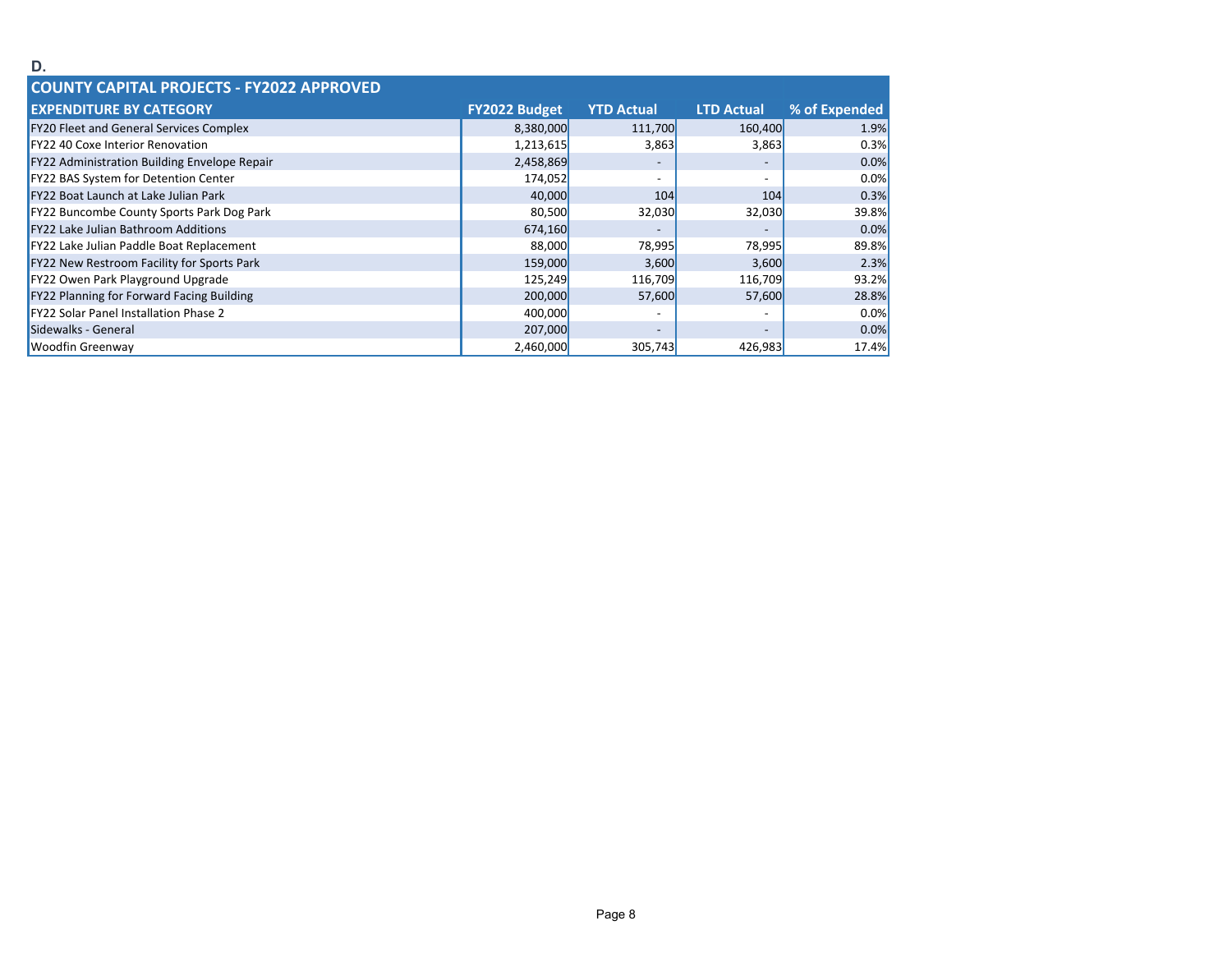| <b>INVESTMENT HOLDINGS 06/30/2021</b>       |                   |                     |                 |                      |
|---------------------------------------------|-------------------|---------------------|-----------------|----------------------|
|                                             |                   |                     |                 |                      |
| <b>INVESTMENT DESCRIPTION</b>               | <b>Par Amount</b> | <b>Market Value</b> | <b>Maturity</b> | <b>Interest Rate</b> |
| <b>NCCMT Government Portfolio</b>           | 110,297,376       | 110,297,376         | N/A             | 0.0800%              |
| North Carolina Investment Pool (NCIP)       | 60,105,059        | 60,105,059          | N/A             | 0.2800%              |
| <b>FFCB</b>                                 | 1,000,000         | 982,134             | 6/8/2023        | 0.3500%              |
| <b>FHLMC</b>                                | 1,000,000         | 974,907             | 8/24/2023       | 0.2500%              |
| <b>FHLMC</b>                                | 780,000           | 756,527             | 10/16/2023      | 0.1250%              |
| <b>FHLMC</b>                                | 1,000,000         | 970,409             | 11/6/2023       | 0.2500%              |
| <b>FHLB</b>                                 | 1,000,000         | 973,858             | 11/9/2023       | 0.5000%              |
| <b>FNMA</b>                                 | 800,000           | 775,453             | 11/27/2023      | 0.2500%              |
| <b>FHLMC</b>                                | 1,000,000         | 968,516             | 12/4/2023       | 0.2500%              |
| <b>FFCB</b>                                 | 1,000,000         | 974,639             | 12/20/2023      | 0.6800%              |
| <b>FFCB</b>                                 | 1,000,000         | 980,180             | 2/25/2025       | 1.7500%              |
| Commercial Paper - Caterpillar Finance      | 1,000,000         | 998,976             | 6/7/2022        | 0.5500%              |
| Commercial Paper - Rabobank Nederland NV NY | 1,000,000         | 999,294             | 6/22/2022       | 0.3100%              |
| Commercial Paper - MUFG Bank Ltd/NY         | 1,000,000         | 999,174             | 7/29/2022       | 0.2500%              |
| Commercial Paper - Toyota Motor Credit      | 1,000,000         | 999,141             | 7/29/2022       | 0.2600%              |
| Commercial Paper - JP Morgan                | 1,000,000         | 989,792             | 12/2/2022       | 1.5000%              |
| <b>US Treasury</b>                          | 1,000,000         | 996,797             | 8/31/2022       | 0.1250%              |
| <b>US Treasury</b>                          | 1,000,000         | 995,547             | 9/30/2022       | 0.1250%              |
| <b>US Treasury</b>                          | 1,000,000         | 1,001,289           | 10/15/2022      | 1.3750%              |
| <b>US Treasury</b>                          | 1,000,000         | 992,266             | 11/30/2022      | 0.1250%              |
| <b>US Treasury</b>                          | 1,000,000         | 986,719             | 2/28/2023       | 0.1250%              |
| <b>US Treasury</b>                          | 1,000,000         | 989,219             | 3/15/2023       | 0.5000%              |
| <b>US Treasury</b>                          | 1,000,000         | 979,961             | 5/31/2023       | 0.1250%              |
| <b>US Treasury</b>                          | 1,000,000         | 980,820             | 6/15/2023       | 0.2500%              |
| <b>US Treasury</b>                          | 1,000,000         | 976,445             | 7/15/2023       | 0.1250%              |
| <b>US Treasury</b>                          | 1,000,000         | 975,234             | 7/31/2023       | 0.1250%              |
| <b>US Treasury</b>                          | 1,000,000         | 974,141             | 8/15/2023       | 0.1250%              |
| <b>US Treasury</b>                          | 1,000,000         | 971,992             | 9/15/2023       | 0.1250%              |
| <b>US Treasury</b>                          | 1,000,000         | 972,734             | 9/30/2023       | 0.2500%              |
| <b>US Treasury</b>                          | 1,000,000         | 969,648             | 10/15/2023      | 0.1250%              |
| <b>US Treasury</b>                          | 1,000,000         | 965,273             | 12/15/2023      | 0.1250%              |
| <b>US Treasury</b>                          | 1,000,000         | 962,773             | 1/15/2024       | 0.1250%              |
| <b>US Treasury</b>                          | 1,000,000         | 960,898             | 2/15/2024       | 0.1250%              |
| US Treasury                                 | 1,000,000         | 961,250             | 3/15/2024       | 0.2500%              |
| <b>US Treasury</b>                          | 1,000,000         | 956,523             | 5/15/2024       | 0.2500%              |
| <b>US Treasury</b>                          | 1,000,000         | 954,414             | 6/15/2024       | 0.2500%              |
| <b>US Treasury</b>                          | 1,000,000         | 953,047             | 8/15/2024       | 0.3750%              |
| <b>US Treasury</b>                          | 1,000,000         | 976,406             | 10/31/2024      | 1.5000%              |
| <b>US Treasury</b>                          | 1,000,000         | 963,828             | 1/15/2025       | 1.1250%              |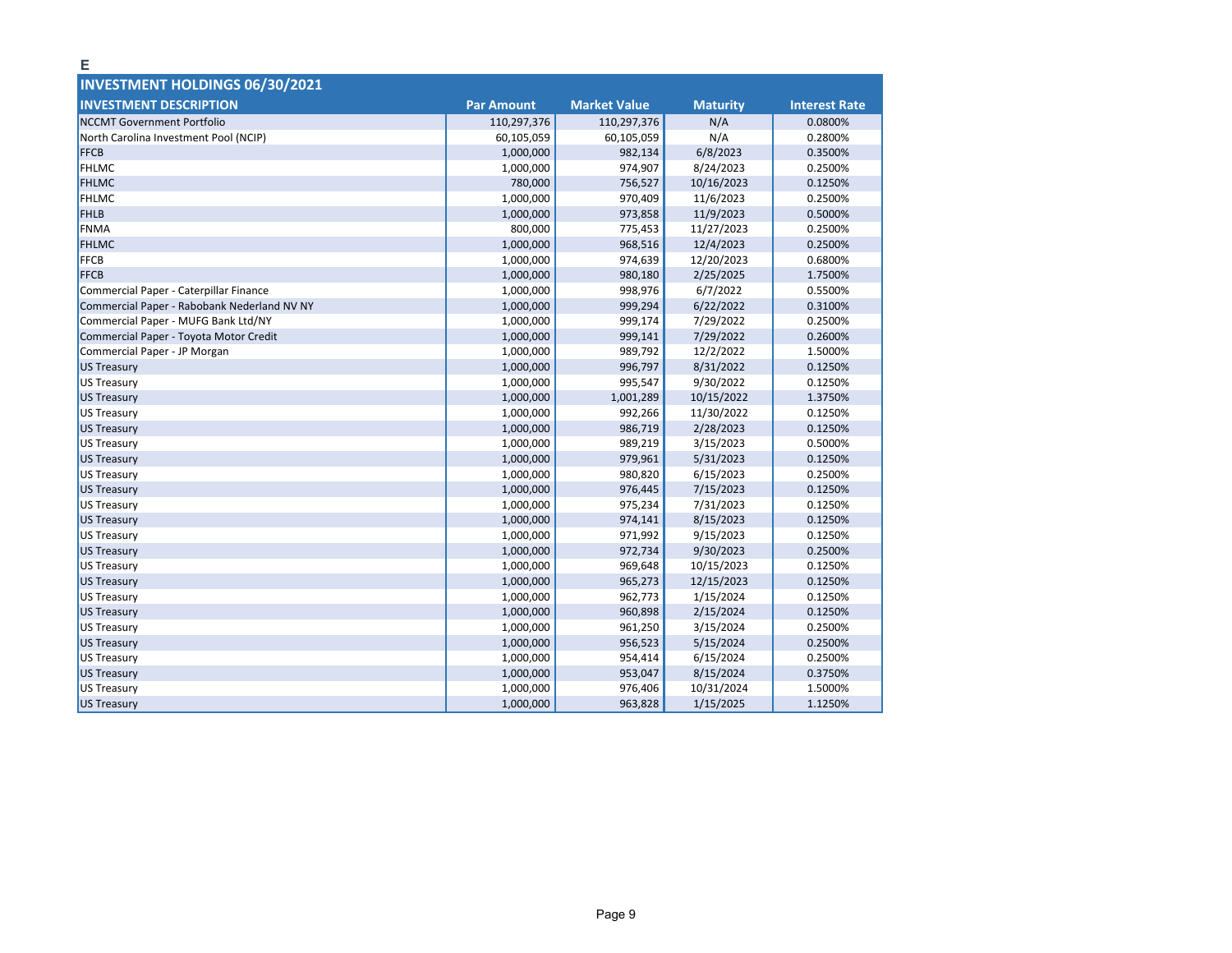